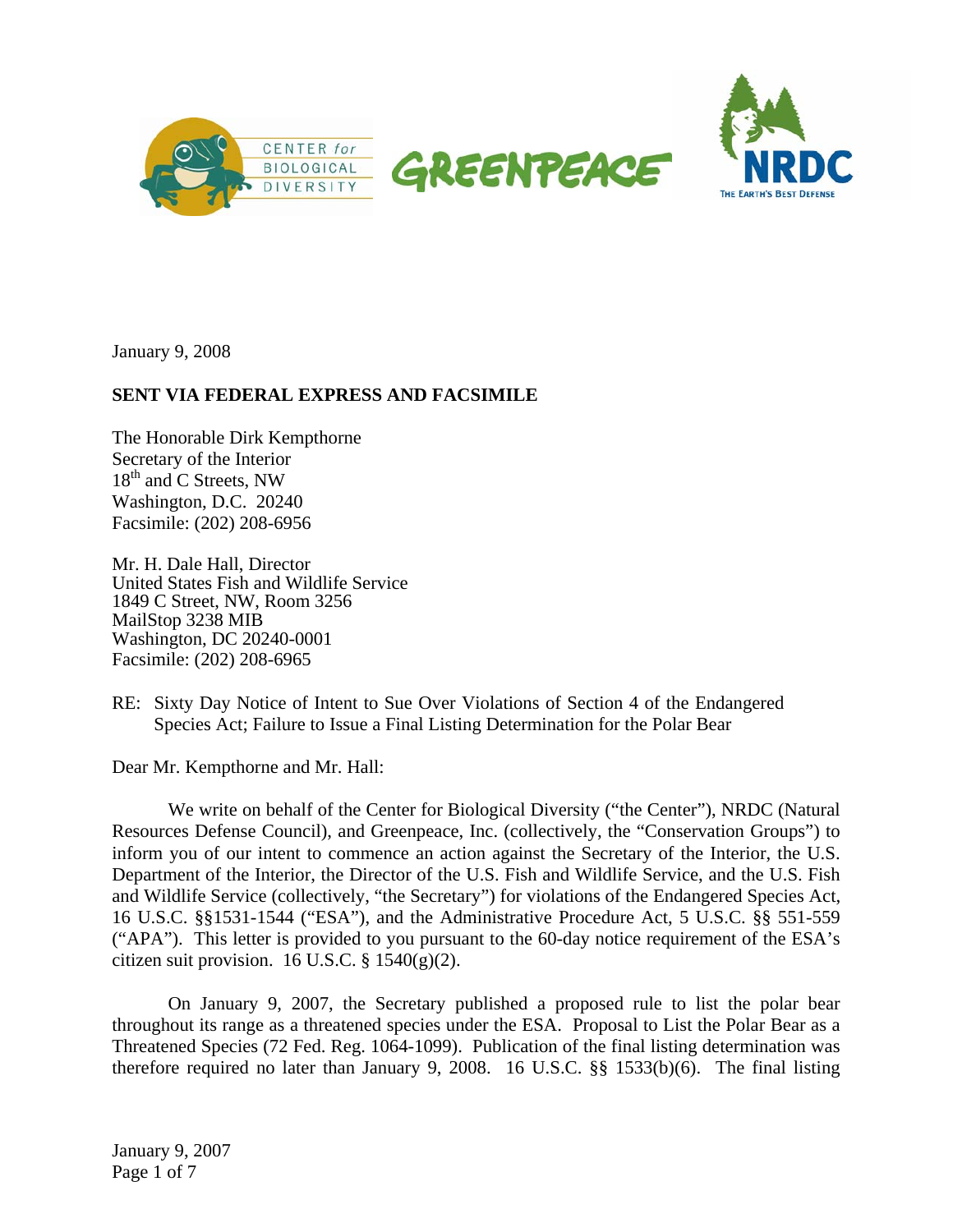determination was not published in the Federal Register on January 9, 2008. Accordingly, the Secretary is now in violation of the law. This legal violation is detailed further below.

## **I. Legal Background**

Congress passed the Endangered Species Act ("ESA") to conserve endangered and threatened species and the ecosystems upon which they depend. 16 U.S.C. § 1531(b). The Supreme Court's review of the ESA's "language, history, and structure" convinced the Court "beyond a doubt" that "Congress intended endangered species to be afforded the highest of priorities." Tennessee Valley Authority v. Hill, 437 U.S. 153, 174 (1978). As the Court found, "the plain intent of Congress in enacting this statute was to halt and reverse the trend toward species extinction, whatever the cost." Id. at 184.

The ESA requires the Secretary to determine whether any species is "endangered" or "threatened," and only those species that have been listed as "endangered" or "threatened" receive protection under the ESA. 16 U.S.C. § 1533(a). A species is "endangered" if it "is in danger of extinction throughout all or a significant portion of its range." 16 U.S.C. § 1532(6). A species is "threatened" if it "is likely to become an endangered species within the foreseeable future throughout all or a significant portion of its range." 16 U.S.C. § 1532(20).

No matter how imperiled a species might be, it does not receive any protection under the ESA until it is officially listed as threatened or endangered. As a result, Congress aptly described Section 4 of the ESA, 16 U.S.C. §1533, the section that sets out the process for listing a species, as "[t]he cornerstone of effective implementation of the Endangered Species Act ...." S. Rep. No. 418, 97th Cong., 2d Sess. at 10; see also H. Rep. No. 567, 97th Cong., 2d Sess. at 10.

Section 4 sets forth a detailed process by which the Secretary adds to the list of threatened and endangered species. 16 U.S.C. §1533. The listing process can begin either by citizen petition or by internal agency processes. In either case, strict timelines apply once the process is initiated. In most cases, as here, the process begins when a petition for listing is received by the Secretary. 16 U.S.C. §1533(b)(3)(A).

Upon receipt of a petition to list a species under the ESA, the Secretary must determine whether the petition "presents substantial scientific or commercial information indicating that the petitioned action may be warranted." Id. The Secretary must make this initial, "90-Day Finding," "It the maximum extent practicable, within 90 days after receiving the petition." Id. If the Secretary determines that the petition presents substantial information that a listing may be warranted, it must "promptly commence a review of the status of the species" to determine whether listing is (1) warranted, (2) not warranted, or (3) warranted but precluded by other pending proposals that require immediate attention. 16 U.S.C.  $\S$  1533(b)(3)(B). This finding, known as the "12-Month Finding," is due "within 12 months after receiving a petition." Id. The Secretary has no discretion to extend the time allotted for the 12-Month Finding.

If the 12-Month Finding concludes that listing is warranted, the Secretary must promptly publish a proposed rule to list the species in the Federal Register. 16 U.S.C. § 1533(b)(3)(B)(ii). Within one year of publication of the proposed rule, the Secretary "shall publish in the Federal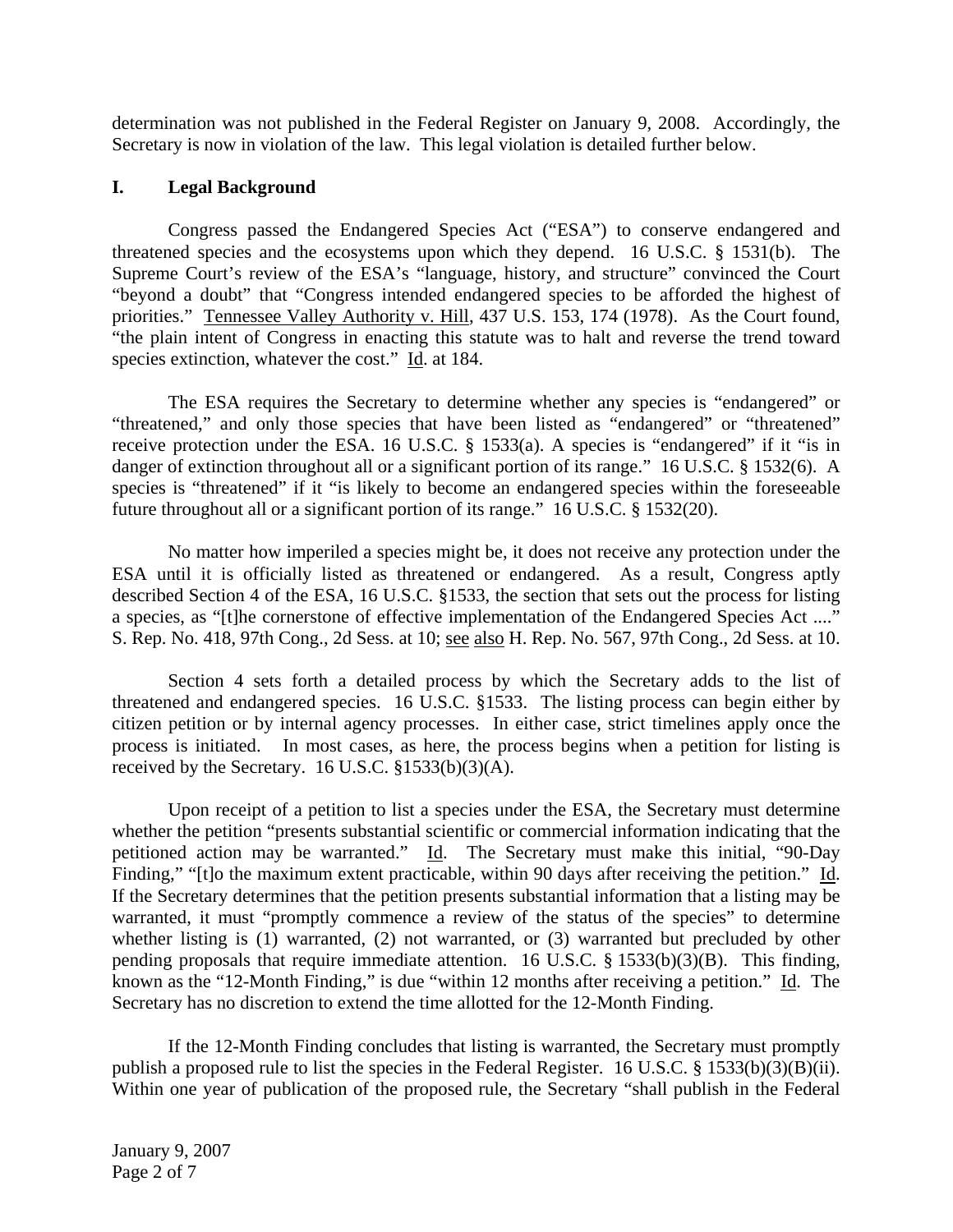Register" the final listing determination. 16 U.S.C. §§ 1533(b)(6)(A). At this point, the Secretary must publish a final rule listing the species, publish a withdrawal of the proposal or, in the rare instance where there is substantial disagreement about scientific data, delay a final determination for up to six months to solicit more scientific information. 16 U.S.C. §§  $1533(b)(6)(A)(i)$  &  $1533(b)(6)(B)(i)$ .

In making all listing determinations, the Secretary must consider five statutory listing criteria: (A) the present or threatened destruction, modification, or curtailment of its habitat or range; (B) overutilization for commercial, recreational, scientific, or educational purposes; (C) disease or predation; (D) the inadequacy of existing regulatory mechanisms; or (E) other natural or manmade factors affecting its continued existence. 16 U.S.C. § 1533(a)(1). If a species meets the definition of threatened or endangered because it is imperiled by any *one or more* of these five factors, the Service *must* list the species. 16 U.S.C. § 1533(1). The Secretary must base all listing determinations "solely on the basis of the best scientific and commercial data available." Id. at  $§$  1533(b)(1)(A).

Congress amended Section 4 of the ESA in 1978 to mandate that, when the Secretary lists a species as endangered or threatened, the agency generally must also concurrently designate critical habitat for that species. Section  $4(a)(3)(A)(i)$  of the ESA now states that, "to the maximum extent prudent and determinable," the Secretary:

> shall, concurrently with making a determination . . . that a species is an endangered species or threatened species, designate any habitat of such species which is then considered to be critical habitat . . . .

16 U.S.C. § 1533(a)(3)(A)(i); see also id. at § 1533(b)(6)(C).

Critical habitat is defined in Section 3 of the ESA as: "(i) the specific areas within the geographical area occupied by a species, at the time it is listed in accordance with the [ESA], on which are found those physical or biological features (I) essential to the conservation of the species and (II) that may require special management considerations or protection; and (ii) specific areas outside the geographical area occupied by a species at the time it was listed....upon a determination by the Secretary that such areas are essential for the conservation of the species." 16 U.S.C. § 1532(5)(A). "Conservation," in turn, means recovery of these species "to the point at which the measures provided pursuant to this chapter are no longer necessary." Id. at  $\S$  1532(3).

The ESA generally requires that critical habitat designation take place concurrently with listing because critical habitat provides important protection for imperiled species beyond that provided by listing alone. Pursuant to Section  $7(a)(2)$  of the ESA, federal agencies must insure through consultation with the Secretary that any action they authorize, fund, or carry out will not "jeopardize the continued existence of any [listed] species." Id. at  $\S 1536(a)(2)$ . For species with critical habitat, each federal agency must additionally guarantee that its actions will not "result in the destruction or adverse modification" of that habitat. Id. Thus, while the Section 7(a)(2) duty not to "jeopardize the continued existence" of listed species helps to ensure their survival, the critical habitat duty allows these species to recover so that they may eventually be delisted.

January 9, 2007 Page 3 of 7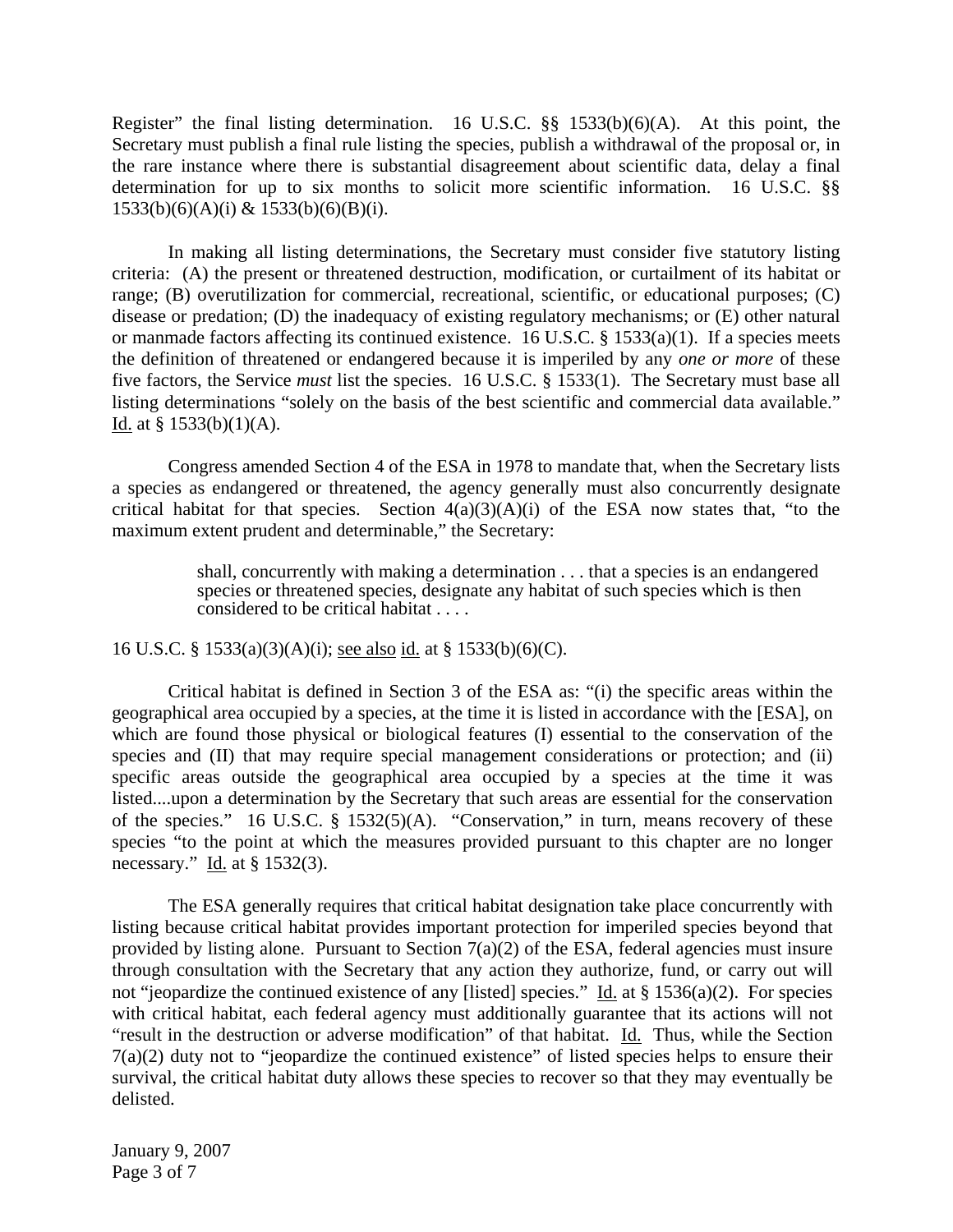The ESA also mandates that in making a critical habitat determination, the Secretary shall make such determination "on the basis of the best scientific data available." 16 U.S.C. § 1533(b)(2). In those situations where critical habitat is not determinable at the time of final listing, the Secretary must conduct additional necessary research, and issue a final determination of critical habitat no later than one additional year from the date the final listing determination is due. 16 U.S.C. § 1533(b)(6)(C)(ii).

## II. The Polar Bear Listing Process and the Secretary's Violations

The petition to list the polar bear as a threatened species ("Petition") was filed on February 16, 2005, and received by the Secretary on February 17, 2005. On December 15, 2005, the Conservation Groups sued the Secretary for failure to make the required 90-Day Finding on the Petition. Center for Biological Diversity v. Kempthorne, Civ. 05-5191 JSW (N. Dist. Cal.) The Secretary issued a positive 90-day finding on February 9, 2007. A Settlement Agreement and Consent Decree was then entered in Center for Biological Diversity v. Kempthorne requiring the Secretary to issue a 12-Month Finding by December 27, 2007. On January 9, 2007, the Secretary published a proposed rule to list the polar bear as a threatened species under the ESA. Proposal to List the Polar Bear as a Threatened Species (72 Fed. Reg. 1064-1099). Publication of the final listing determination was therefore required one year of January 9, 2007. 16 U.S.C. §§ 1533(b)(6). The final listing determination and critical habitat designation was not published in the Federal Register on January 9, 2008, and accordingly the Secretary is now in violation of the law.

As the Conservation Groups made clear in their most recent comments to the Fish and Wildlife Service, the polar bear is now critically endangered by global warming, and any further delay in its protection is illegal. Most importantly, the melting of the Arctic sea ice on which polar bears depend has now accelerated far beyond that predicted by any climate models. In 2007 the Arctic sea ice hit a shocking new minimum, fully one million square miles below the average minimum sea ice extent between 1979-2000. There was less ice in the Arctic in September, 2007, than more than half the climate models predict for 2050. The polar bear is also being impacted earlier and more intensely by the warming and melting than had previously been predicted. Five of the world's polar bears populations are now classified as declining by the International Union for the Conservation of Nature's ("IUCN") Polar Bear Specialist Group, and instances of polar bears drowning, starving, and resorting to cannibalism have been documented.

In addition, the United States Geological Survey ("USGS") significantly advanced the understanding of sea-ice loss and its implications for polar bears in a series of reports produced at the Service's request to assist in the listing process. See, e.g., Amstrup, S.C. et al. 2007. Forecasting the Range-wide Status of Polar Bears at Selected Times in the 21<sup>st</sup> Century. U.S. Geological Survey Administrative Report. U.S. Geological Survey, Reston, VA ("Amstrup, et al. 2007").

The USGS conducted polar bear population modeling based on 10 climate models that most accurately simulate future ice conditions. The USGS used the Intergovernmental Panel on Climate Change ("IPCC") A1B "business as usual" scenario of future emissions to run the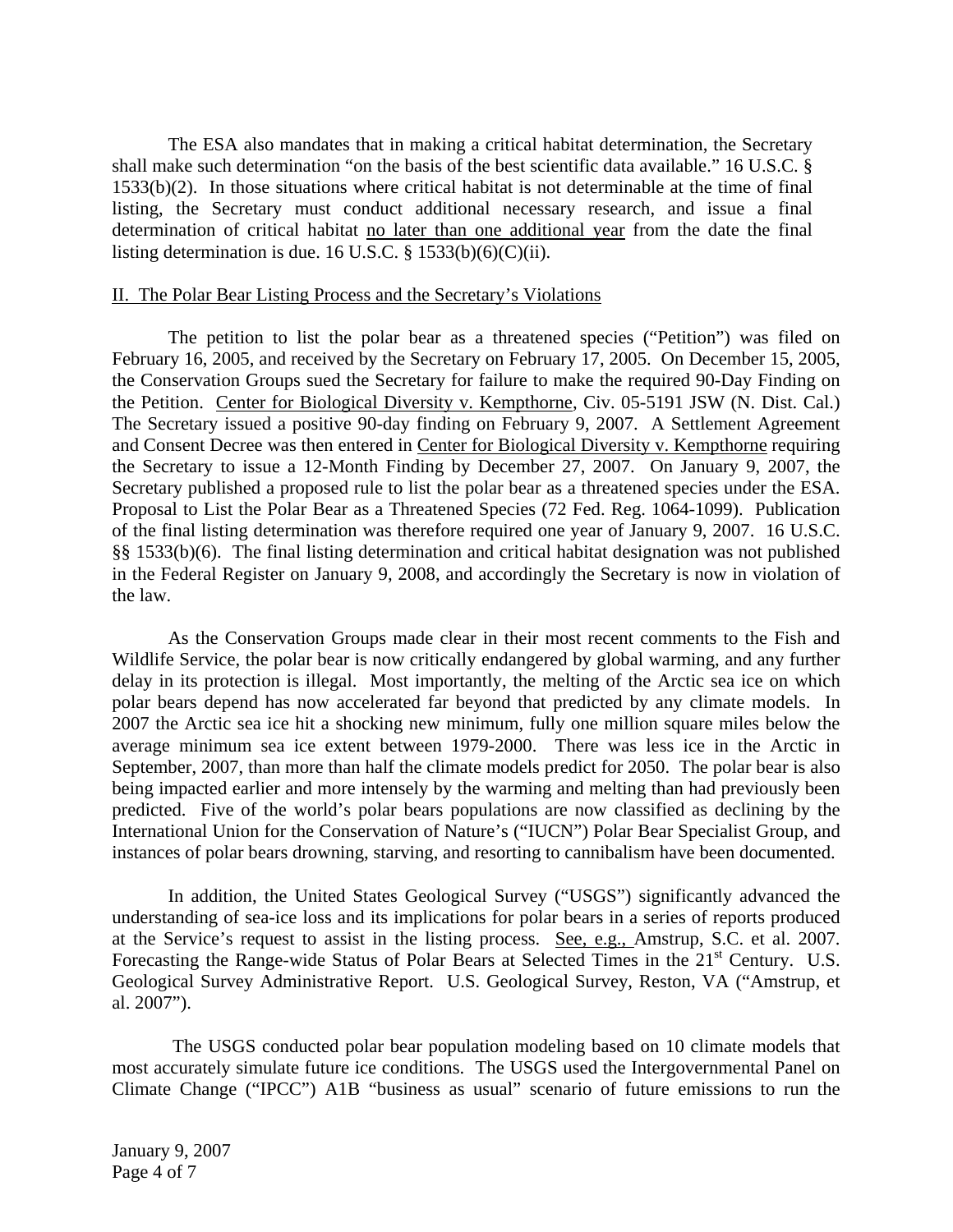climate models. In the A1B scenario, atmospheric carbon dioxide concentrations reach 717 parts per million by 2100. These sea-ice projections were used in a number of applications, including in a Bayesian Network model developed by the USGS to most accurately project the future range-wide status of the polar bear. The results are disturbing.

The USGS (Amstrup et al. 2007) projects that two-thirds of the world's polar bears will be extinct by 2050, including all of the bears in Alaska. The "good news" is that polar bears *may* survive in the high Canadian Archipelago and portions of Northwest Greenland through the end of this century. However, their extinction risk is still extremely high: over 40% in the Archipelago and over 70% in Northwest Greenland (Amstrup et al. 2007: Table 8).

Moreover, the USGS emphasizes repeatedly that because all of the available climate models have to date underestimated the actual observed sea-ice loss, the assessment of risk to the polar bear may be conservative. Perhaps most worrisome is the observation that part of an area in the Canadian Archipelago expected to provide an icy refuge for the polar bear in 2100 lost its ice in the summer of 2007.

In short, the available evidence now indicates that polar bears are not merely threatened with becoming an endangered species. Polar bears are an endangered species. If future emissions meet or exceed the A1B scenario, the eventual extinction of polar bears is virtually guaranteed, as extinction risk will exceed 40% even in the high Canadian Archipelago in 2100, and warming will continue after 2100.

It is not, however, too late to save polar bears from extinction. If we greatly reduce greenhouse gas pollutants including carbon dioxide, methane, and black carbon, and also protect polar bears from other threats they face in addition to global warming, such as oil and gas development, toxic contaminants, and increased shipping in the Arctic, the species can still be successfully conserved. It is thus crucial for the Secretary to give polar bears the protection they deserve under the Endangered Species Act immediately, because our window of opportunity to save them is rapidly closing

The Secretary's failure to comply with the ESA's listing timeline deprives polar bears of statutorily mandated protection vitally necessary for their survival. The Secretary's violations frustrate the intent of the ESA, because the likelihood of survival and recovery of the species is reduced due to continued harm to the species from global warming, oil and gas development, and other threats.

Noticing parties under 16 U.S.C.  $\S 1540(g)$  need not wait 60 days from the date of the notice letter to seek judicial review where there is "an emergency posing a significant risk to the well-being of any species of fish or wildlife or plants." 16 U.S.C.  $\S$  1540(g)(2)(C). The Conservation Groups believe that this exception applies in this instance, as the polar bear is clearly faced with an emergency posing a significant risk to its well-being in the absence of ESA protection.

The members and staff of the Conservation Groups are vitally concerned about and actively involved in the protection of polar bears and their habitat. The Conservation Groups'

January 9, 2007 Page 5 of 7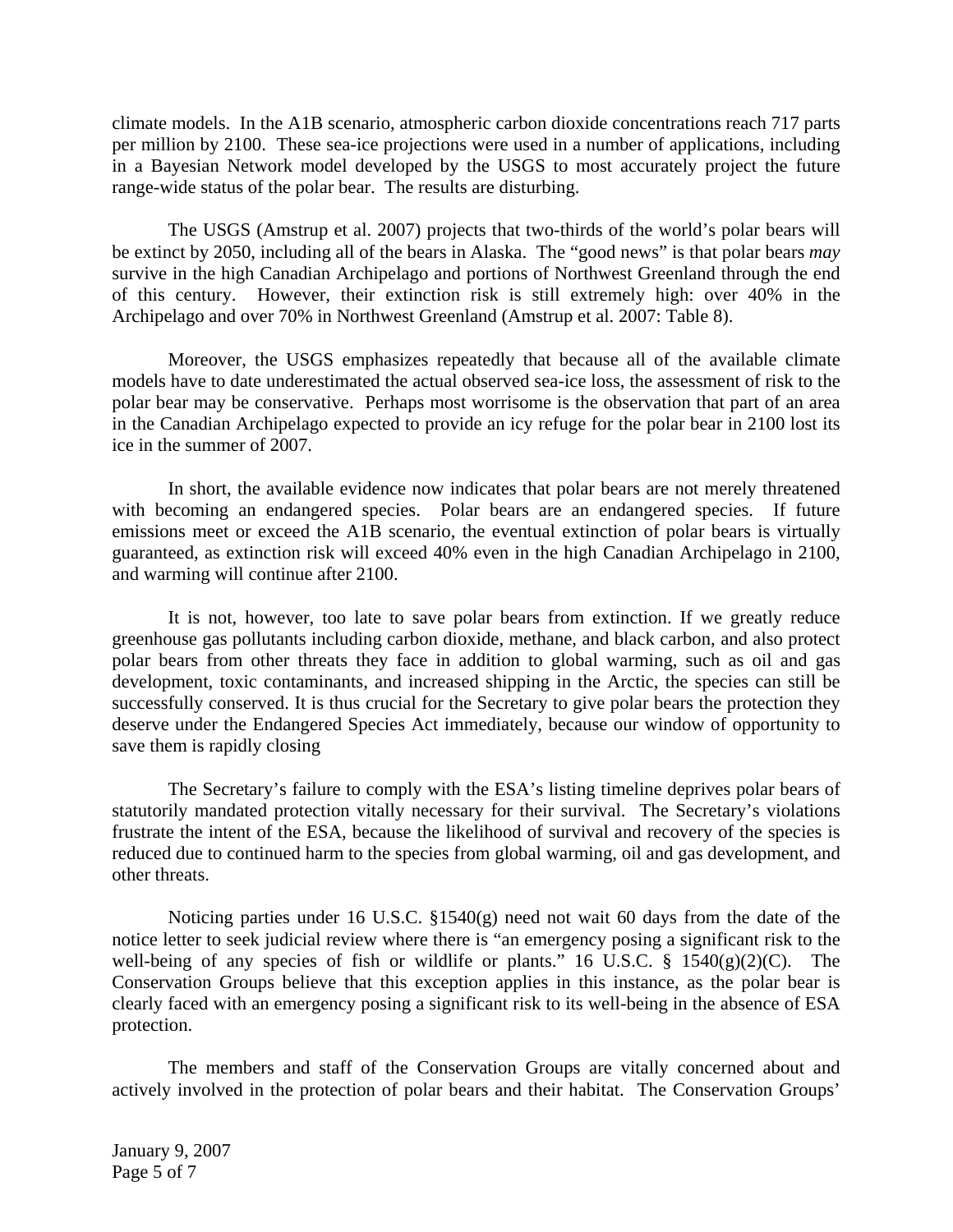members and staff engage in recreational, aesthetic and scientific activities involving this species and its arctic habitat, including observing and attempting to observe polar bears. The Conservation Groups, their members, and staff are injured by the Secretary's violations, and those injuries would be remedied if the Secretary immediately issues a final listing determination for the species in accordance with the statute.

Thank you for your consideration of these urgent issues. We hope that the Secretary will act promptly to remedy the violations described above. Please contact Kassie Siegel at (760) 366-2232 x302 if you would like to discuss these matters further.

Sincerely,

 Kassie R. Siegel, Climate, Air, and Energy Program Director Center for Biological Diversity P.O. Box 549 Joshua Tree, CA 92252 (760) 366-2232 x302

aw Euk

Andrew E. Wetzler, Senior Attorney Natural Resources Defense Council 544 White Oak Place Worthington, OH 43085 (614) 840-0891

John W. Pessecutardo

John W. Passacantando, Executive Director 702 H St., Suite 300 NW Greenpeace Washington, DC 20001 (202) 462-1177

CC:

Mr. Rowan Gould, Regional Director U.S. Fish & Wildlife Service